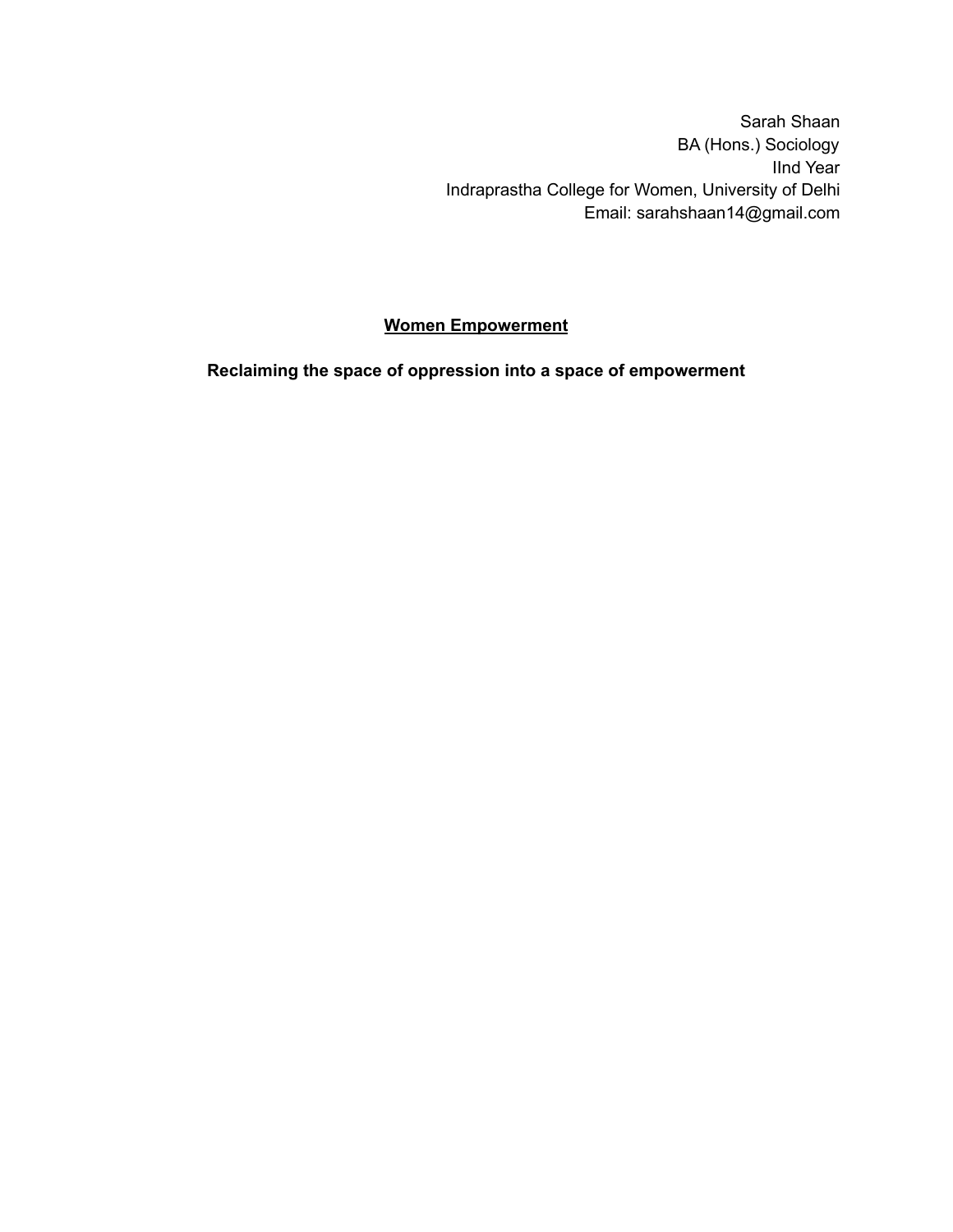

(In the image: A shot from my mother's kitchen being set up for her YouTube shoot.)